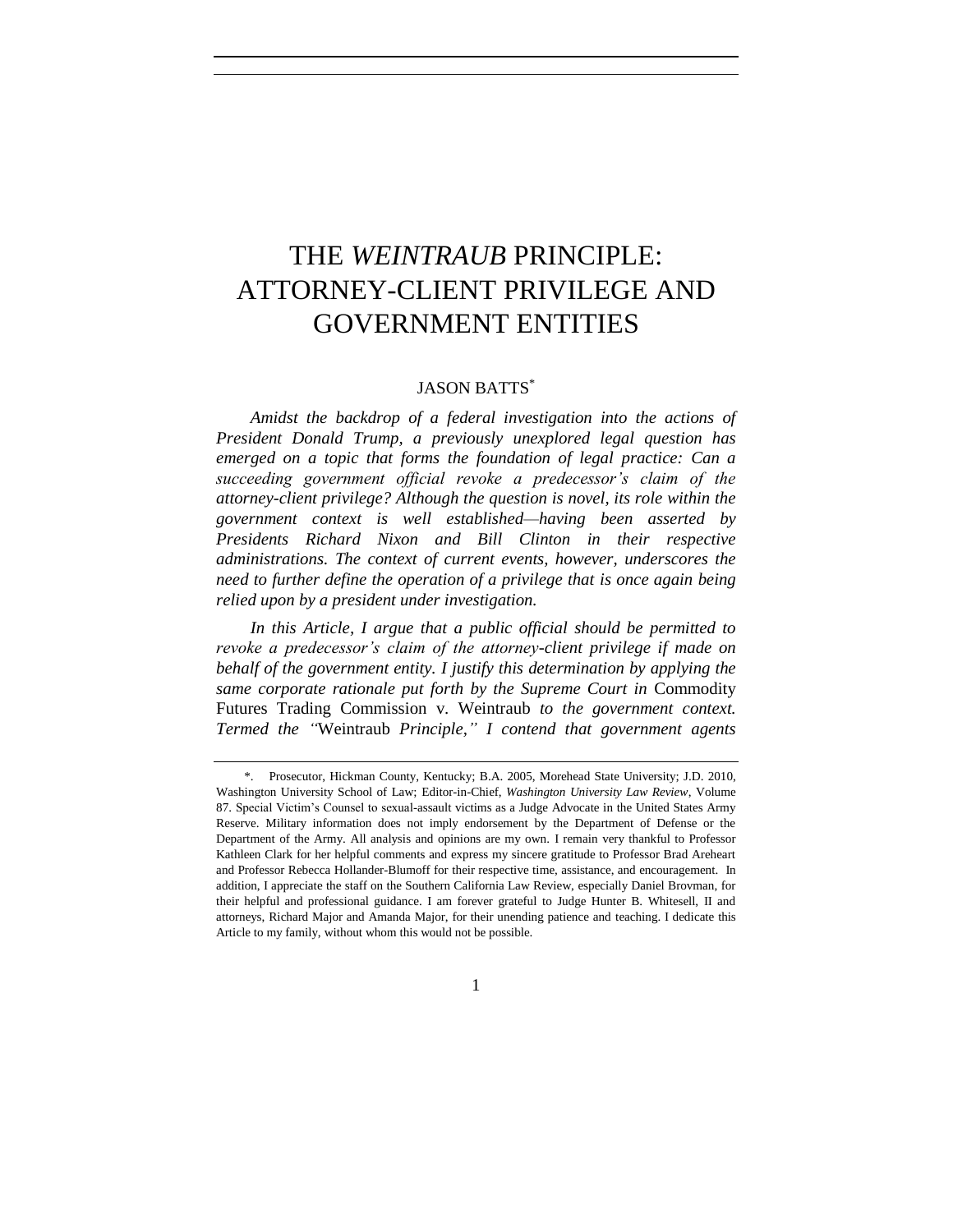#### 2 *SOUTHERN CALIFORNIA LAW REVIEW POSTSCRIPT* [Vol. 92:PS1

*should have the same authority afforded to their corporate counterparts for three primary reasons: (1) corporate and government entities are restricted to operating through replaceable agents; (2) corporate and government agents are granted authority from others to act on behalf of the entity; and (3) agents in both contexts owe a duty to act in the best interests of the entity—as well as to shareholders in the corporate setting and to the public in the government environment. While acknowledging the likely counterarguments to my proposal, further analysis reveals how each criticism falls short of prohibiting the rule's application to government entities. In conclusion, I summarize the rationale for my argument and highlight the* Weintraub *Principle's real-world application.*

### <span id="page-1-0"></span>INTRODUCTION

"Attorney-client privilege is dead!"<sup>1</sup> This announcement by President Donald Trump declaring the passing of one of the oldest concepts known to law, came as a surprise to many in the legal community and garnered headlines around the world.<sup>2</sup> Absent from the death certificate was the cause of the privilege's untimely, alleged demise—the search and seizure by federal agents of files maintained by President Trump's private attorney, Michael Cohen.<sup>3</sup> The taking of Cohen's documents represented the latest maneuver by federal officials charged with investigating alleged wrongdoings by President Trump and his associates.<sup>4</sup>

<sup>1.</sup> Donald J. Trump (@realDonaldTrump), TWITTER (Apr. 10, 2018, 6:07 AM), https://twitter.com/realdonaldtrump/status/983662868540346371.

<sup>2.</sup> *E.g.*, Andrew Buncombe, *Trump 'Bouncing Off Walls' with Rage After FBI Raid on Personal Lawyer's Offices*, THE INDEPENDENT, Apr. 11, 2018, at 27; Ben Riley-Smith, *Republicans Warn Trump not to Fire Mueller*, DAILY TELEGRAPH, Apr. 11, 2018, at 11; Chidanand Rajghatta, *Trump Goes Ballistic as FBI Closes in, Raids His Personal Lawyer*, TIMES OF INDIA, (Apr. 10, 2018, 9:09 PM), https://timesofindia.indiatimes.com/world/us/trump-goes-ballistic-as-fbi-closes-in-raids-his-personallawyer/articleshow/63700727.cms; Lawrence Douglas, *The Cohen Raid Is a Game Changer: Trump's Reaction Tells Us So*, GUARDIAN, (Apr. 10, 2018, 11:03 AM) https://www.theguardian.com/usnews/2018/apr/10/donald-trump-michael-cohen-raid-comment. Research of news articles via Google News that included the terms "Trump attorney client privilege", restricted to the twenty-four hours after the President's Tweet regarding the privilege's death, returned about 14,500 results. Similarly, a search of Lexis Advance that I limited to "major non-U.S. newspapers" for the same twenty-four-hour period

returned twenty-six results within this more defined pool of news outlets. 3. Matt Apuzzo, *F.B.I. Raids Office of Trump's Longtime Lawyer Michael Cohen; Trump Calls it 'Disgraceful'*, N.Y. TIMES (Apr. 9, 2018), https: //www.nytimes.com/2018/04/09/us/politics/fbi-raidsoffice-of-trumps-longtime-lawyer-michael-cohen.html; Josh Gerstein, *Trump Lawyer Presses for Access to Seized Cohen Files*, POLITICO (Apr. 15, 2018, 10:57 PM), https://www.politico.com/story/ 2018/04/15/trump-cohen-files-access-seized-526268.

<sup>4.</sup> *See* Philip Bump & Devlin Barrett, *Investigation of Trump Attorney Cohen Underway for Months, Filing Shows*, WASH. POST, Apr. 14, 2018, at A5; Matt Apuzzo et al., *Trump Sees Inquiry into Cohen as Greater Threat than Mueller*, N.Y. TIMES (Apr. 13, 2018), https://nyti.ms/2JDyg0h.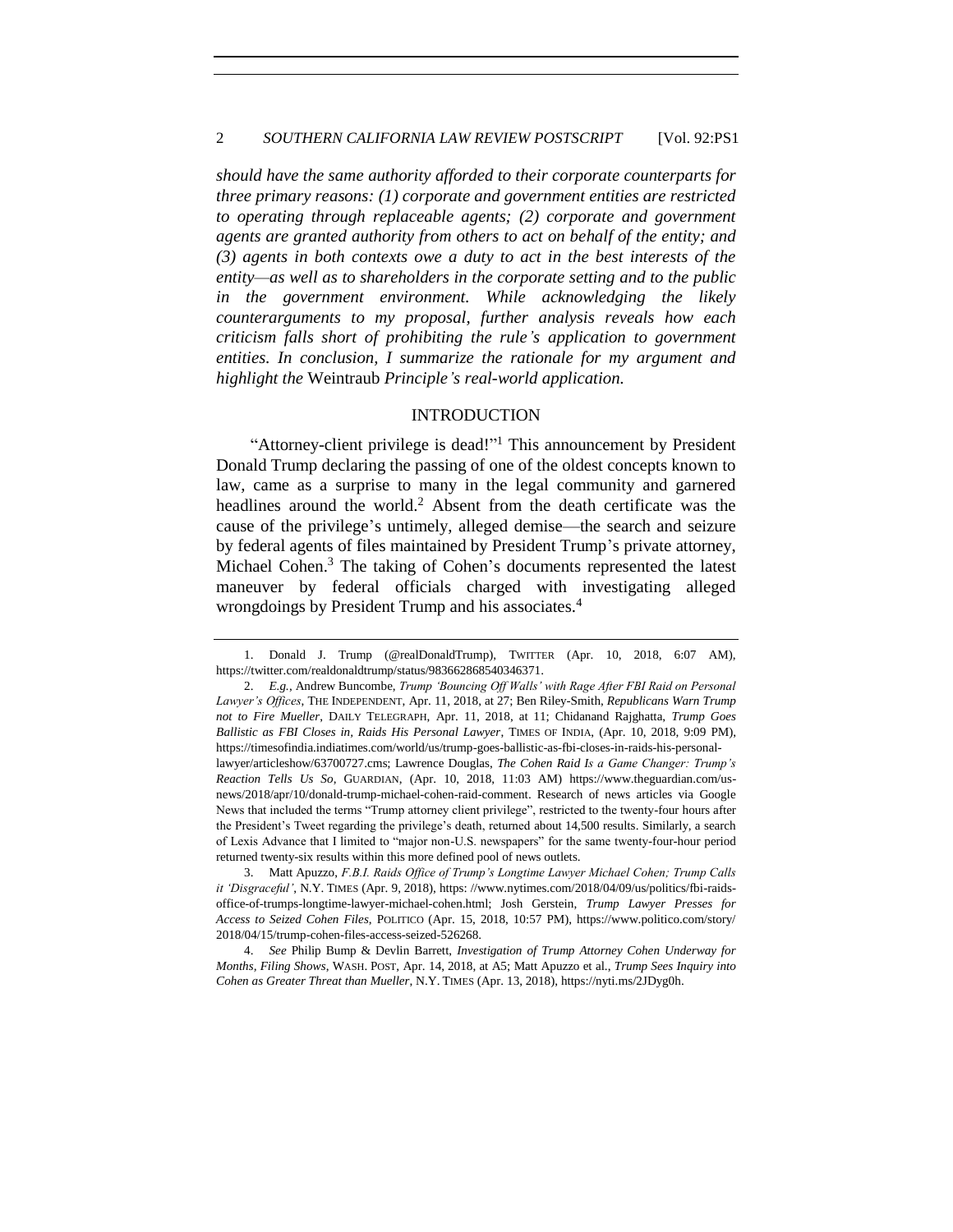2018] *THE WEINTRAUB PRINCIPLE* 3

Political scandals are as old as government itself.<sup>5</sup> While far from a uniquely American phenomenon, $6$  the modern political investigations regarding Presidents Richard Nixon and Bill Clinton captivated a worldwide audience and set a precedent for future actions involving highranking government officials.<sup>7</sup> Although such legal actions can involve defendants who are as concerned about the court of public opinion as the court of legal decision,<sup>8</sup> the spotlight in such cases can grow as focused on the legal doctrines involved as easily as it can upon the parties to the action.<sup>9</sup> For example, during the impeachment of President Clinton, an

8. *State of the Union with Jake Tapper*, CNN (Apr. 15, 2018, 9:00 AM to 10:00 AM), https://archive.org/details/CNNW\_20180415\_160000\_State\_of\_the\_Union\_With\_Jake\_Tapper/start/12 99/end/1359 (starts at 9:20 AM).

My guess is that his lawyers don't want him to go about it that way. That there's lots of evidence, not necessarily in this Tweet storm, but in other Tweet storms, that will be bad for him if Bob Mueller you know ends up coming around to bringing some kind of case together either in a report or otherwise relating to obstruction. Every single time the President makes clear that he doesn't like an investigation of him or his associates, and wants that investigation to stop, that adds to the narrative that when he takes an action that actually can cause the investigation to stop that that was intentional and was potential obstruction. I'm not saying it is obstruction, but its adds grist for people to find that to be true.

*Id*. In addition, during investigations concerning President Clinton, the President boldly pronounced that he "did not have sexual relations with that woman." *Bill Clinton: 'I Did Not Have Sexual Relations with that Woman.'*, WASH. POST (January 25, 2018, 4:39 PM EDT), https://www.washingtonpost.com /video/politics/bill-clinton-i-did-not-have-sexual-relations-with-that-woman/2018/01/25/4a953c22-

0221-11e8-86b9-8908743c79dd\_video.html (affirming this story under oath caused the President to commit perjury); *Mr. Clinton's Last Deal*, N. Y. TIMES (Jan. 20, 2001), https://www.nytimes.com /2001/01/20/opinion/mr-clinton-s-last-deal.html. Likewise, President Trump's social media commentary may boost his standing among his political base but could prove detrimental to his legal interests. *See* Julie Bykowicz & Janet Hook, *Trump Weekend Tweetstorm Responds to Mueller Indictment*, WALL ST. J. (Feb. 18, 2018, 11:11 AM), https://www.wsj.com/articles/trump-weekendtweetstorm-responds-to-mueller-indictment-1518967910.

9. The investigations into Presidents Nixon, Clinton, and Trump increased the popular notoriety of the privilege through its repeated appearance in media reporting. *See, e.g.*, Lesley Oelsner, *Ehrlichman Blames Nixon*, N.Y. TIMES, Oct. 16, 1974, at A1; Jacqueline Thomsen, *Trump Lawyers Argue Material Seized in Cohen Raid Is Protected by Attorney-Client Privilege*, THE HILL (Apr. 13, 2018, 11:41 AM), http://thehill.com/homenews/administration/383019-trump-lawyers-argue-material-

<span id="page-2-0"></span><sup>5.</sup> *See* RAMSAY MACMULLEN, CORRUPTION AND THE DECLINE OF ROME (1988); Kyle Swenson, *America's First 'Hush Money' Scandal*, WASH. POST (Mar. 23, 2018), http://wapo.st /2u90MD2?tid=ss\_tw-bottom&utm\_term=.97f3aeccf148.

<sup>6</sup>**.** *See, e.g.*, Choe Hang-Sun, *Park Geun-hye, South Korea's Ousted President, Gets 24 Years in Prison*, N.Y. TIMES (Apr. 6, 2018), https://nyti.ms/2EmuUec; *Lula: Former Brazilian President Surrenders to Police*, BBC NEWS (Apr. 8, 2018), http://www.bbc.com/news/world-latin-america-43686174.

<sup>7.</sup> *See e.g.*, Caryn James, *Testing of a President: The Speech; Apology and Defiance Echo a Nixon Address*, N.Y. TIMES, Aug. 18, 1991, at A16; Suzanne Garment, *Nixon's Decisions During Watergate May Help Us Understand the Legal Trouble Trump Is in Now*, NBC NEWS (Apr. 5, 2018, 1:29 AM), https://www.nbcnews.com/think/opinion/nixon-s-decisions-during-watergate-may-help-usunderstand-legal-ncna862821; *Sex, Lies and Impeachment*, BBC NEWS (Dec. 22, 1998), http://news.bbc.co.uk/2/hi/special\_report/1998/12/98/review\_of\_98/themes/208715.stm.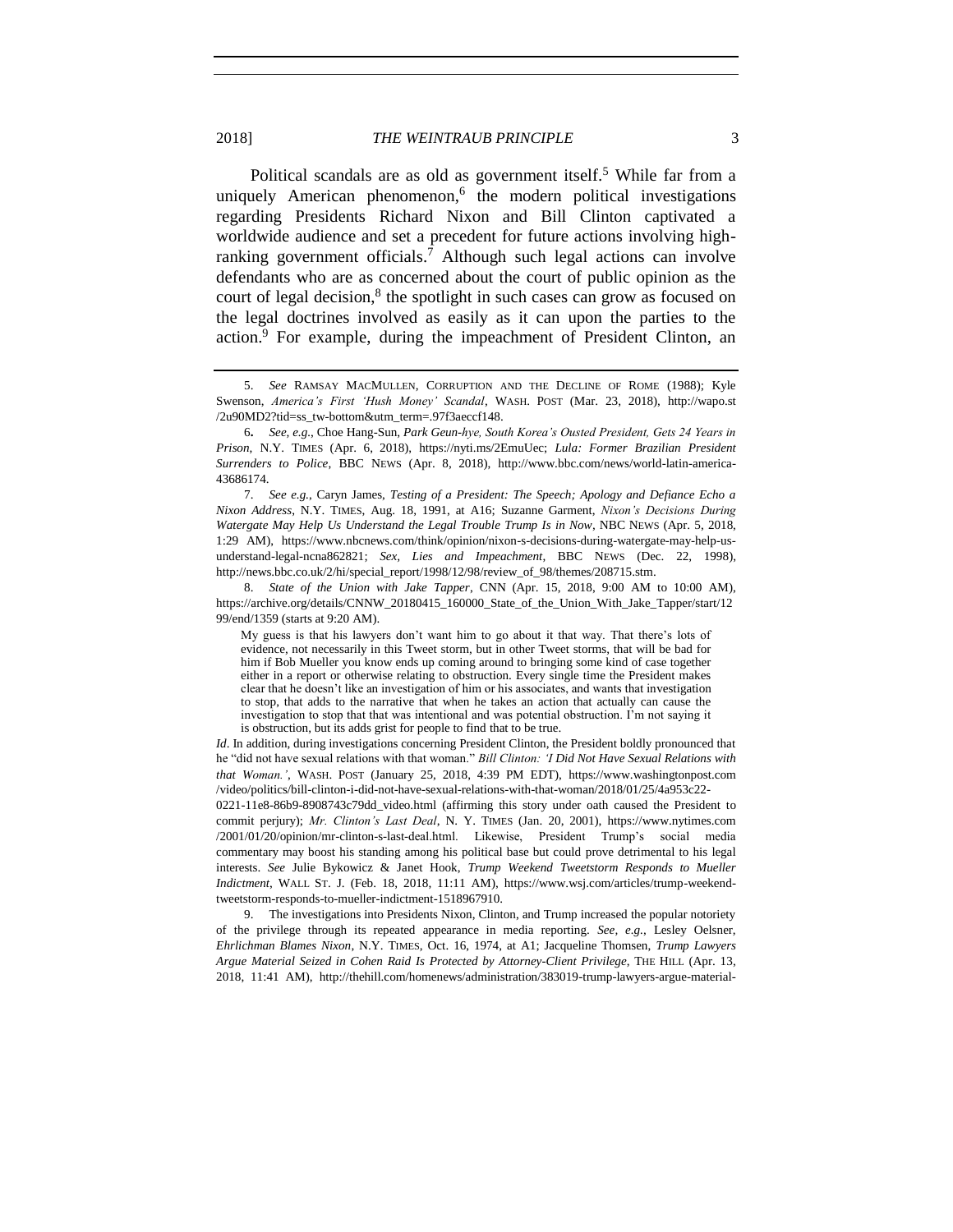American public that typically associated privilege with political leaders also became acquainted with a legal form of privilege between an attorney and client.<sup>10</sup> While the Clinton impeachment process played out, the privilege rose in notoriety as Clinton's White House cited it in fighting to keep private certain conversations with in-house counsel.<sup>11</sup>

<span id="page-3-1"></span>In the current tumultuous political environment, fueled by investigations into President Trump and those associated with his administration, the attorney-client privilege is again gaining notoriety as part of the legal toolkit for a president under investigation.<sup>12</sup> Following the seizure of documents from properties being used by the President's attorney, President Trump and Mr. Cohen asked a court to throw out the material collected, arguing it was privileged.<sup>13</sup> In addition, the President's son, Donald Trump, Jr., cited the attorney-client privilege as justification for refusing to answer questions in a hearing before the House Intelligence Committee.<sup>14</sup> This resurgent notoriety of the attorney-client privilege and discussion of how the privilege operates within the government context will likely grow as the investigations into the Trump administration continue.<sup>15</sup>

<span id="page-3-0"></span>It would be disingenuous, however, to suggest that the attorney-client privilege was an ignored legal issue outside the realm of modern political events.<sup>16</sup> Presidential sagas—like those of Nixon, Clinton, and Trump—

seized-in-cohen-raid-is-protected-by.

<sup>10.</sup> Bob Franken, *White House Says Clinton Needs Attorney-Client Privilege for Impeachment Fight*, CNN (Aug 21, 1998), http://edition.cnn.com/ALLPOLITICS/1998/08/21/lewinsky.

<sup>11.</sup> *Id*.; H.R. Res. 611, 105th Cong., 144 CONG. REC. 11774 (1998) (enacted).

<sup>12.</sup> *See, e.g.*, Kathleen Parker, *We've Seen This Movie Before. It Ended in Impeachment.*, WASH. POST (Apr. 10, 2018), https://wapo.st/2qkNFJO?tid=ss\_tw-bottom&utm\_term=.f83b124ba01c; Mike Huckabee (@GovMikeHuckabee), TWITTER (Jun 13, 2017, 1:04 PM), https://twitter.com /govmikehuckabee/status/874719159585841152?lang=en ("Dems act like they never heard of atty/client privilege; AG is top atty in Exec branch; serves @POTUS and not stooge of Congress.").

<sup>13.</sup> Thomsen, *supra* note [9.](#page-2-0)

<sup>14.</sup> Kyle Cheney, *Trump Jr. Cites Attorney-Client Privilege in not Answering Panel's Questions About Discussions with his Father*, POLITICO (December 6, 2017, 7:37 PM), https://www.politico.com /story/2017/12/06/donald-trump-privilege-questions-284841.

<sup>15.</sup> It is worth noting that the current investigations concerning President Trump are occurring amidst the backdrop of a federal government controlled by members within the President's own political party. Congress has immense investigatory powers, which are most practically limited by its willingness to utilize them. Should the Democratic Party take control of Congress, or simply the House of Representatives or Senate, members in the new majority would likely have a far greater willingness to investigate the Trump administration.

<sup>16.</sup> *See, e.g.*, 8 JOHN HENRY WIGMORE, EVIDENCE IN TRIALS AT COMMON LAW § 2292 (McNaughton rev. 1961); John Damin, *Thawing the Chill Between Government Attorneys and Their Clients: The Need for Legislative Intervention in Protecting the Governmental Attorney-Client Privilege*, 111 PENN. ST. L. REV. 1009, 1010 (2007).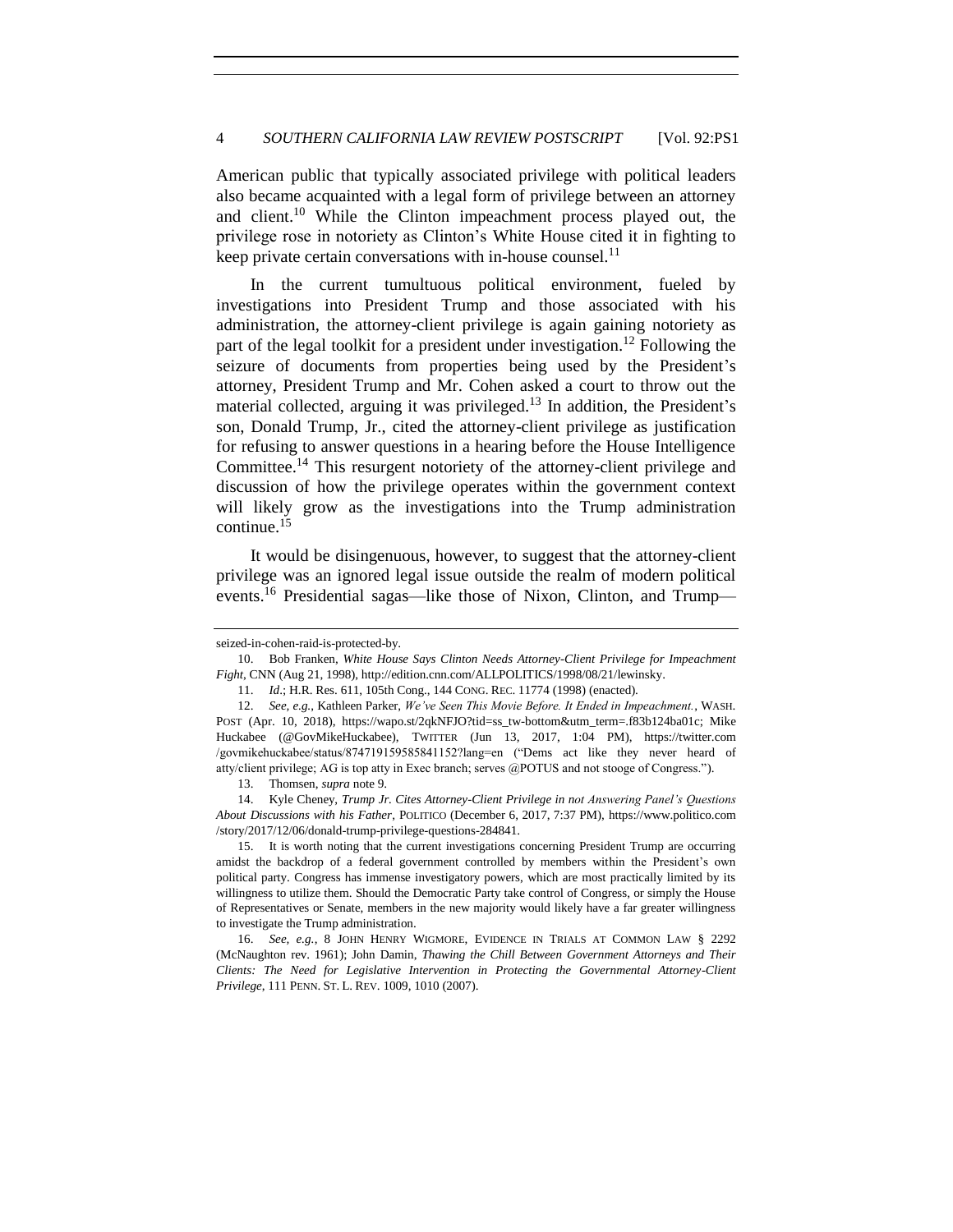<span id="page-4-0"></span>merely provide a catalyst for media pundits and legal commentators to discuss a topic that is all too familiar to legal scholars<sup>17</sup> Much has been written about the privilege's history and its application to courts in the United States and abroad.<sup>18</sup> Scholarship has also delved into the intricate theories of the privilege by discussing its potential application to government lawyers.<sup>19</sup> However, one question remains unanswered: Whether the successor to a government official can revoke a predecessor's claim of attorney-client privilege? Faced with this unresolved issue, courts should apply the corporate principle outlined in *Commodity Futures Trading Commission v. Weintraub*<sup>20</sup> to government actors and permit a successive government agent to revoke a predecessor's claim of the attorney-client privilege.

## I. APPLICATION OF THE ATTORNEY-CLIENT PRIVILEGE TO CORPORATE AND GOVERNMENT ENTITIES

Although courts and scholars have relied upon various enunciations of the rule for attorney-client privilege, one replete with the intricacies of modern practice is found in the often-cited case *United States v. United Shoe Machinery Corporation*. <sup>21</sup> For entities, that analysis becomes

21. United States v. United Shoe Mach. Corp., 89 F. Supp. 357, 358–59 (D. Mass. 1950).

The privilege applies only if (1) the asserted holder of the privilege is or sought to be come [sic] a client; (2) the person to whom the communication was made (a) is a member of the bar of a court, or his subordinate and (b) in connection with this communication is acting as a lawyer; (3) the communication relates to a fact of which the attorney was informed (a) by his client (b) without the presence of strangers (c) for the purpose of securing primarily either (i) an opinion on law or  $(i)$  legal services or  $(iii)$  assistance in some legal proceeding, and not (d) for the purpose of committing a crime or tort; and (4) the privilege has been (a) claimed and (b) not waived by the client.

*Id*. *See also* John E. Sexton, *A Post-Upjohn Consideration of the Corporate Attorney-Client Privilege*, 57 N.Y.U. L. REV. 443, 445 n.5 (1982) (claiming Dean Wigmore's definition is "the most widely cited formulation of the elements of the attorney-client privilege" before also reciting the definition put forth in *United Shoe*).

<sup>17.</sup> *See, e.g.*, Gregory I. Massing, *The Fifth Amendment, the Attorney-Client Privilege, and the Prosecution of White-Collar Crime,* 75 VA. L. REV. 1179 (1989); *Clinton's Senate Trial: How It Will Work*, PALM BEACH POST, Dec. 20. 1998, at 22A.

<sup>18.</sup> *See, e.g.*, PAUL R. RICE, ATTORNEY-CLIENT PRIVILEGE IN THE UNITED STATES § 1:11 (2d ed. 1999); Damin, *supra* not[e 16,](#page-3-0) at 1013–15.

<sup>19.</sup> *See, e.g.*, Damin, *supra* not[e 16,](#page-3-0) at 1010–11 (quoting *In re* Bruce R. Lindsey, 158 F.3d 1263, 1271 (D.C. Cir. 1998)); Michael Stokes Paulson, *Who "Owns" the Government's Attorney-Client Privilege?*, 83 MINN. L. REV. 473, 475 (1998) ("My topic concerns one of the many important practical consequences that flows from this post-*Morrison* constitutional order: how control over the government's attorney-client privilege works under a regime of divided executive management of USA, Inc.") (providing analysis, in the context of the impeachment of President Clinton, of the privilege's operation within the federal Executive Branch).

<sup>20.</sup> Commodity Futures Trading Comm'n v. Weintraub, 471 U.S. 343 (1985).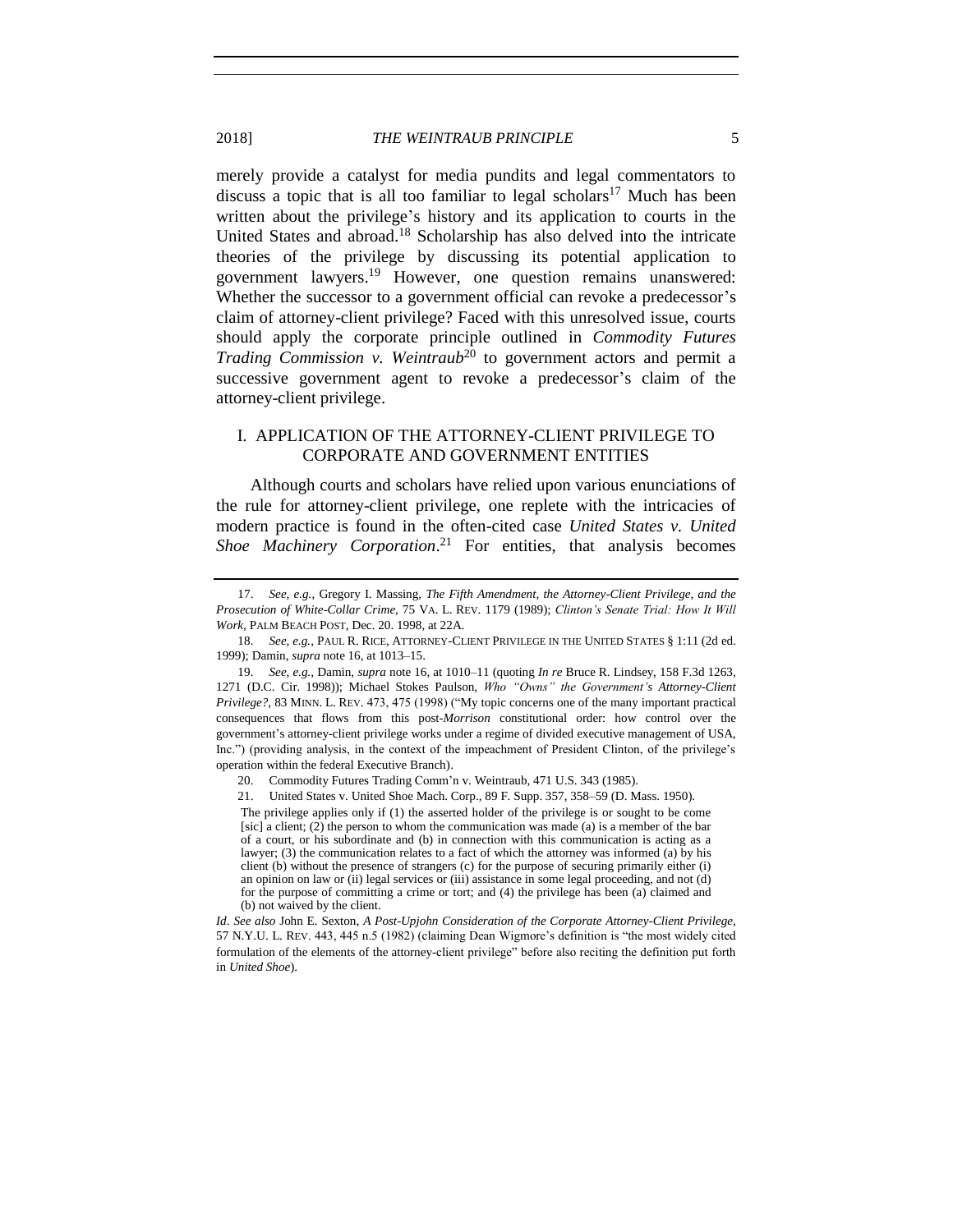<span id="page-5-0"></span>complicated because they are restricted to acting through agents.<sup>22</sup> To assist with the task of applying the privilege in the entity context, courts have developed various tests that are largely focus on the status of the entity employee.

In 1950, a Massachusetts District Court put forth the first such test in a broad holding that permitted an employee to invoke the privilege on a corporation's behalf if the majority of the employee's job activities involved legal work and the communication remained secret from public disclosure.<sup>23</sup> In 1962, a District Court for the Eastern District of Pennsylvania created the "control-group test," which narrowed application of the corporate privilege to include only those communications between corporate counsel and agents who controlled the corporation.<sup>24</sup> Under this test, the privilege would apply if the recipient possessed sufficient authority to implement changes within the corporation based upon the advice received.<sup>25</sup> Considering the different approaches, in 1970, the Seventh Circuit Court of Appeals created the "subject-matter test."<sup>26</sup> This test required an employee to seek legal advice at the direction of a supervisor on a "subject matter" within the employee's realm of work responsibility.<sup>27</sup> Finally, in 1981, the United States Supreme Court announced the *Upjohn*  Test in an opinion that acknowledged the different tests, but refused invitations to endorse one over the other.<sup>28</sup> Instead, the Court used five factors to determine whether a communication is privileged in the corporate context.<sup>29</sup>

<span id="page-5-1"></span><sup>22.</sup> *See, e.g.*, Bellis v. United States, 417 U.S. 85, 90 (1974) (stating "the inescapable fact that an artificial entity can only act to produce its records through its individual officers or agents"); Braswell v. United States, 487 U.S. 99, 110 (1988) (citing *Bellis*, 417 U.S. at 90) ("Artificial entities such as corporations may act only through their agents.").

<sup>23.</sup> *United Shoe*, 89 F. Supp. at 361.

<sup>24.</sup> Philadelphia v. Westinghouse Elec. Corp., 210 F. Supp. 483, 485 (E.D. Pa. 1962).

<sup>25.</sup> *Id.* at 485–86.

<sup>26.</sup> Harper & Row Publishers v. Decker, 423 F.2d 487, 491–92 (7th Cir. 1970).

<sup>27.</sup> *Id*.

<sup>[</sup>A]n employee at a corporation, though not a member of its control group, is sufficiently identified with the corporation so that his communication to the corporation's attorney is privileged where the employee makes the communication at the direction of his superiors in the corporation and where the subject matter upon which the attorney's advice is sought by the corporation and dealt with in the communication is the performance by the employee of the duties of his employment.

*Id*.

<sup>28.</sup> Upjohn Co. v. United States, 449 U.S. 383, 386 (1981).

<sup>29.</sup> *Id*. at 394–95. The Court first considered whether the information was "available from upperechelon management." *Id.* Second, the Court examined whether the information was "needed to supply a basis for legal advice concerning compliance with securities and tax laws, foreign laws, currency regulations, duties to shareholders, and potential litigation in each of these areas." *Id*. Third, the Court reviewed whether the "communications concerned matters within the scope of the employees' corporate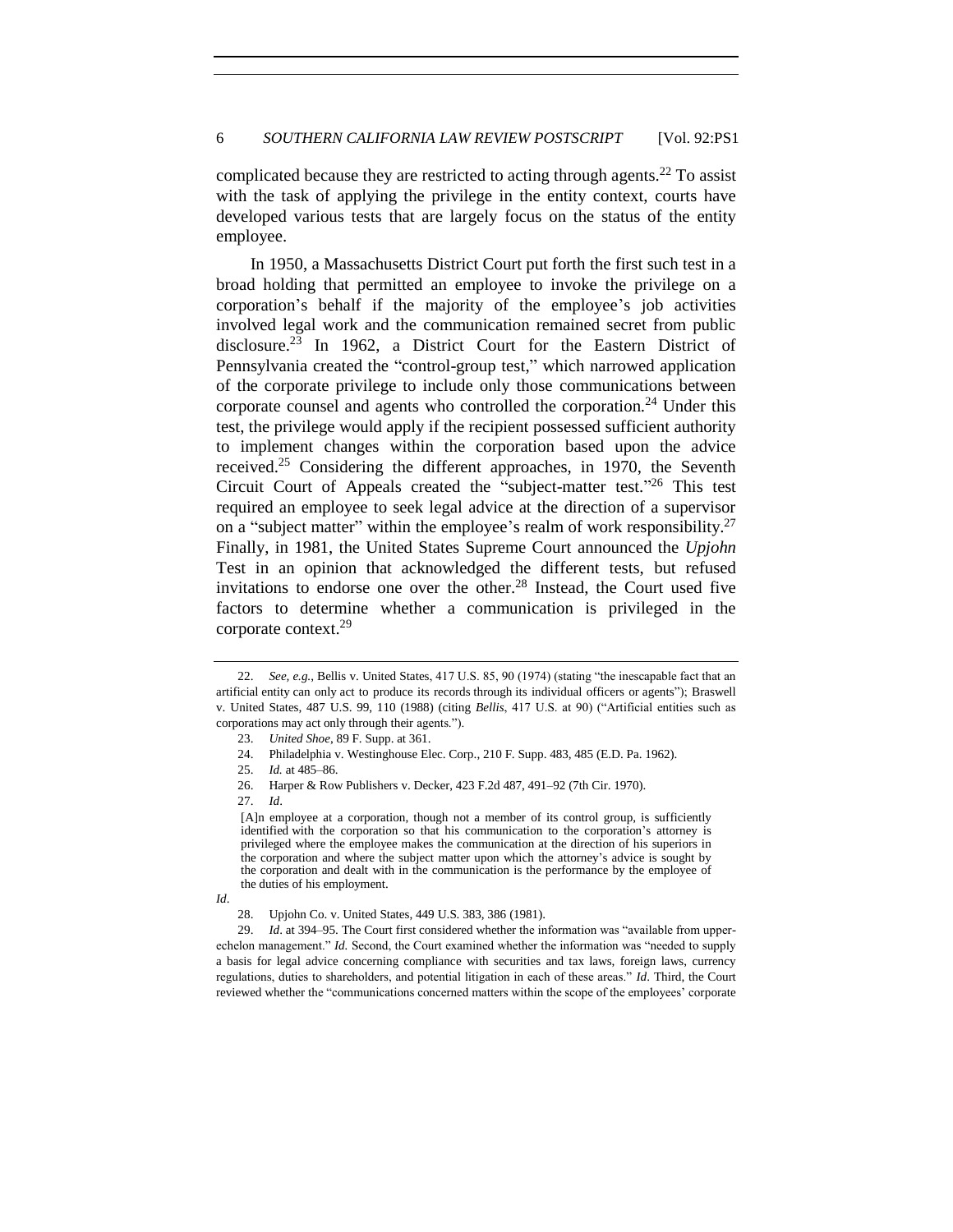2018] *THE WEINTRAUB PRINCIPLE* 7

The boundaries for government application of the attorney-client privilege are not as established as their corporate counterparts.<sup>30</sup> This is particularly true in the criminal context, which—as the Second Circuit Court of Appeals wryly noted—is ripe for a Supreme Court decision to resolve the current judicial split. $31$  The public function served by government agents and the potentially high-ranking clients involved in such cases further demonstrates the need for clarity as to how the privilege operates within the government context.<sup>32</sup> Often with little underlying analysis, courts have seemingly deferred to a version of the control-group test by assuming that elected officials have authority to assert the privilege.<sup>33</sup>

In contrast to the disagreement over how the privilege operates with respect to entities, unanimity exists as to how the entity itself operates. Whether the entity is a business or a government agency, both act through agents.<sup>34</sup> The agents, in turn, possess authority and bear responsibility for asserting the attorney-client privilege on behalf of the entity when in its "best interests."<sup>35</sup> This intersection—where the requirement of entity

35. *See Weintraub*, 471 U.S. at 34–49.

duties." *Id*. Fourth, it asked whether "the employees themselves were sufficiently aware that they were being questioned in order that the corporation could obtain legal advice." *Id*. Finally, the Court considered whether "the communications were considered 'highly confidential' when made . . . and have been kept confidential by the company." *Id*. at 395.

<sup>30.</sup> The evolutionary development of the corporate privilege spans decades and includes several tests developed by courts to determine the operation of the rule. *See supra* notes [22](#page-5-0)[–29](#page-5-1) and accompanying text.

<sup>31.</sup> United States v. Doe (*In re* Grand Jury Investigation), 399 F.3d 527, 536 n.4 (2d Cir. 2005) ("We are in no position, however, to resolve this tension in the law.").

<sup>32.</sup> *See supra* note 8 (stating examples of the potential high-ranking clients in governmentprivilege cases by comparing the investigations of Presidents Nixon and Clinton).

<sup>33.</sup> *See, e.g*., *In re* Lindsey, 158 F.3d 1263, 1273 (D.C. Cir. 1998); *In re* Grand Jury Subpoena Duces Tecum, 112 F.3d 910, 920 (8th Cir. 1997). Unlike in cases involving corporations and other private entities, when the client is a public entity, courts often include a public-function element within their analysis. *See, e.g.*, *Lindsey*, 158 F.3d at 1273 ("[T]he loyalties of a government lawyer therefore cannot and must not lie solely with his or her client agency."); *Duces Tecum*, 112 F.3d at 920 ("[T]he general duty of public service calls upon calls upon government employees and agencies to favor disclosure over concealment.").

<sup>34.</sup> Deshaney v. Winnebago Cty. Dep't of Soc. Servs., 489 U.S. 189, 194 (1989); Commodity Futures Trading Comm'n v. Weintraub, 471 U.S. 343, 348 (1985); Bowen v. Watkins, 669 F.2d 979, 989 (5th Cir. 1982) ("At some level of authority, there must be an official whose acts reflect governmental policy, for the government necessarily acts through its agents."). *See also* Anne Bowen Poulin, *Party Admissions in Criminal Cases: Should the Government Have to Eat Its Words*?, 87 MINN. L. REV. 401, 404 ("Like a corporation, the government speaks and acts only through its agents."); Carlos E. Gonzalez, *Popular Sovereign Generated Versus Government Institution Generated Constitutional Norms: When Does a Constitutional Amendment not Amend the Constitution?*, 80 WASH. U. L.Q. 127, 132 (2003) (considering the degree to which government entities represent the will of the people).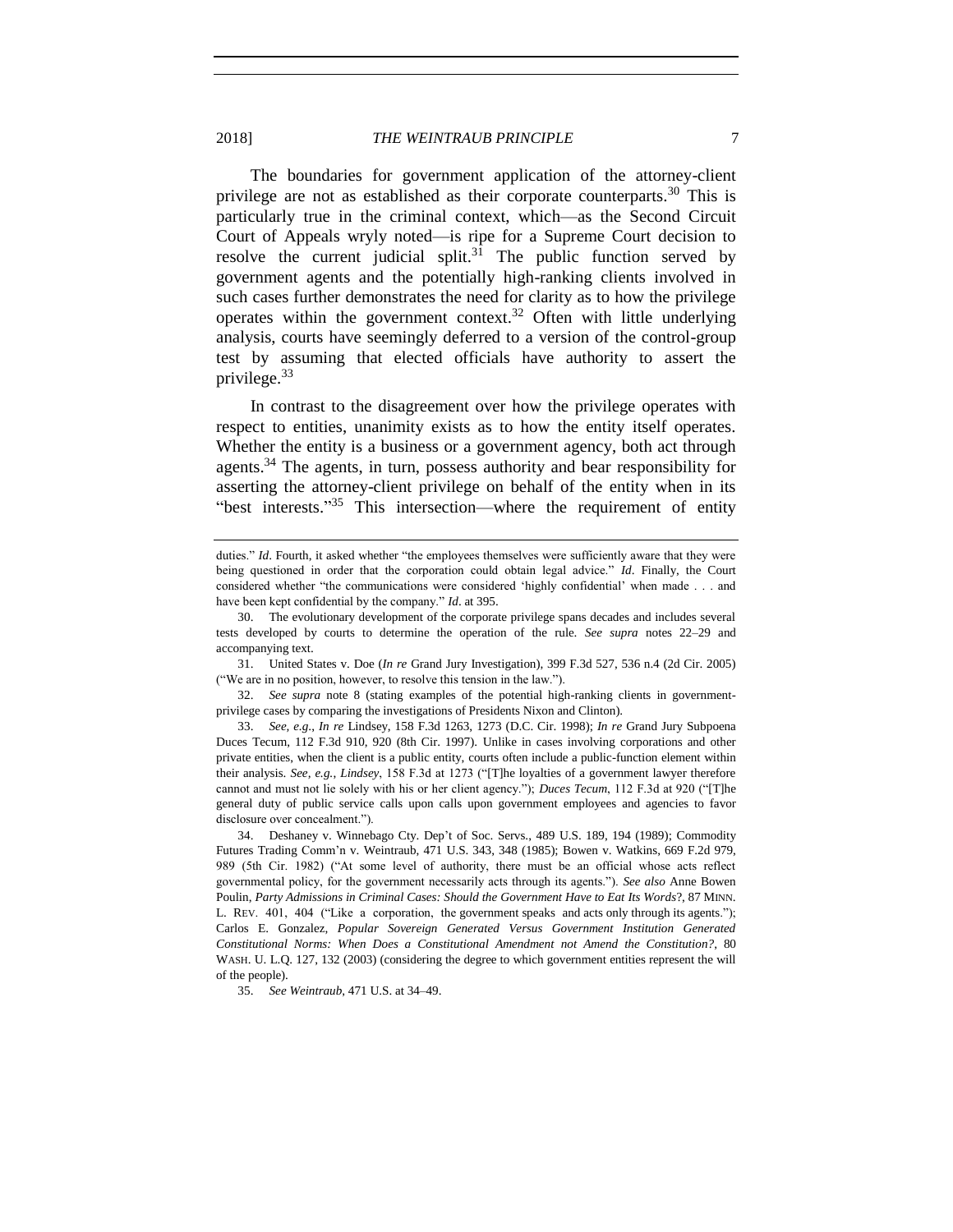agents to invoke the privilege as well as their power to do so collide highlights the unresolved issue of a succeeding government official's authority.

This analysis has practical implications because it is not hard to imagine a scenario where a newly elected politician might revoke the privilege of her or his predecessor. For instance, the Obama administration could have sought to revoke the privilege that protected communications made during the Bush administration—a practice which frustrated some in Congress at the time.<sup>36</sup> In addition, a future president could seek to revoke any claims of privilege put forth by officials within the Trump administration on behalf of the executive branch.<sup>37</sup> Applying the *Weintraub* Principle in the government context permits a court to logically draw upon similarities to corporate entities, while furthering the distinctively public function of public agencies.<sup>38</sup>

### II. DEVELOPMENT OF THE *WEINTRAUB* PRINCIPLE

In the seminal case *Commodity Futures Trading Commission v. Weintraub*, the Supreme Court set out to resolve a circuit split as to "whether the trustee of a corporation in bankruptcy has the power to waive the debtor corporation's attorney-client privilege with respect to communications that took place before the filing of the petition in bankruptcy."<sup>39</sup> Although not appearing in the title, the case stemmed from an inquiry into the Chicago Discount Commodity Brokers ("CDCB") by the Commodity Trading Commission ("the Commission").<sup>40</sup> After the CDCB filed bankruptcy, a permanent trustee was appointed to act on its behalf, thus setting the stage for a confrontation to determine which agent was authorized to assert attorney-client privilege on behalf of a corporate entity in bankruptcy.<sup>41</sup>

While the trustee moved forward with the corporation's bankruptcy action, so too did the Commission with its investigation into allegations of

<sup>36.</sup> *See Cheney, Rice Approved Use of Waterboarding, Other Interrogation Tactics*, FOX NEWS (April 11, 2008), http://www.foxnews.com/story/0,2933,349948,00.html.

<sup>37.</sup> *See supra* not[e 11](#page-3-1) and accompanying text.

<sup>38.</sup> *See infra* not[e 73](#page-12-0) and accompanying text.

<sup>39.</sup> *Weintraub*, 471 U.S. at 345.

<sup>40.</sup> *Id*. The Commission sought to determine whether the Chicago Discount Commodity Brokers ("CDCB") had "violated the Commodity Exchange Act, 7 U.S.C. § 1 *et seq*." *Id*.

<sup>41.</sup> *Id*. at 345–46. The bankruptcy court named Mr. John K. Notz, Jr. as the permanent trustee for CDCB, granting him authority to proceed with the bankruptcy action on behalf of the company, which occurred on the same day the Commodity Trading Commission ("the Commission") filed a complaint against CDCB. *Id*.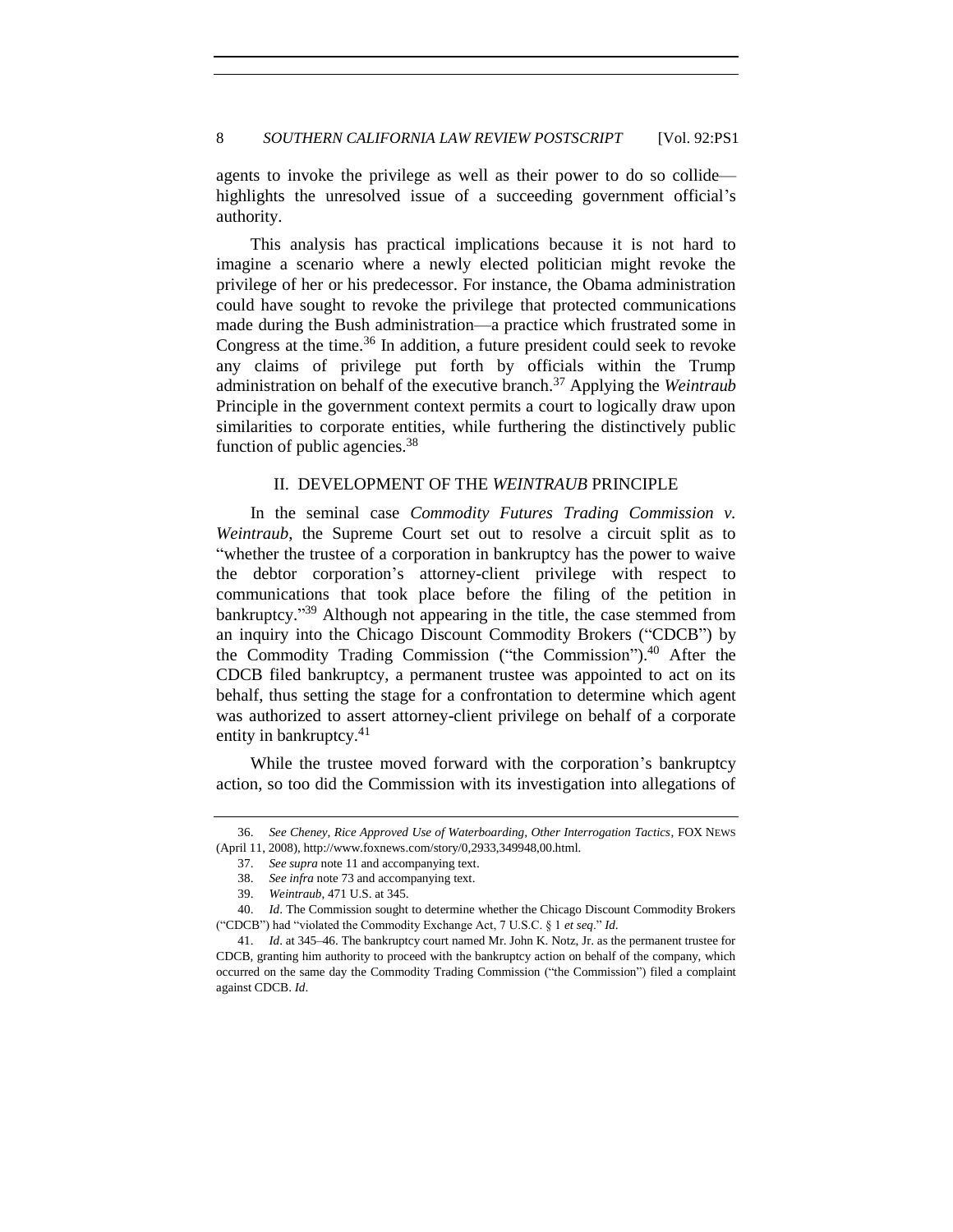misconduct by CDCB agents. As part of its inquiry, the Commission subpoenaed Mr. Gary Weintraub—the former counsel for the CDCB. $42$ Although Weintraub provided sworn answers to the Commission, he "refused to answer 23 questions, asserting CDCB's attorney-client privilege."<sup>43</sup> In response, the Commission filed a motion requiring Mr. Weintraub to answer the remaining questions, while taking the unorthodox approach of communicating directly with the bankruptcy trustee to request the trustee use his authority to waive CDCB's privilege. The trustee agreed to abandon any right to the privilege owned by the CDCB up to the date he was appointed. Although the district court found the trustee could waive the privilege, thus requiring Mr. Weintraub to testify, the Seventh Circuit overturned this decision, placing the power to waive privilege back in the hands of Mr. Weintraub.<sup>44</sup> Subsequently, the Supreme Court accepted the case to resolve the issue and the circuit split that had developed.<sup>45</sup>

As respondents, Mr. Weintraub and his counsel put forth five primary arguments for why the Court should permit management of a corporation in bankruptcy to retain the authority to assert attorney-client privilege. First, they argued that the allegiances of a trustee would be to the creditors that selected her or him, as opposed to the shareholders of the debtor corporation.<sup>46</sup> The Court dismissed this argument by noting that the fiduciary duties of a trustee are to "shareholders as well as to creditors."<sup>47</sup> Furthermore, were there to be no trustee appointed, the managers of the insolvent corporation would share the same dual fiduciary duty as a trustee.<sup>48</sup> The Court also shrewdly observed that "out of all management powers" lost to a trustee during bankruptcy, the respondents had offered no justification as to why the attorney-client privilege should be the sole power treated differently.<sup>49</sup>

Second, the respondents argued that the Court's decision "would also apply to *individuals* in bankruptcy." <sup>50</sup> However, the Court rejected this

49. *Id*.

50. *Id.* at 356 (emphasis in original).

<sup>42.</sup> *Id*. at 346.

<sup>43.</sup> *Id*.

<sup>44.</sup> *Id*. at 346–47.

<sup>45.</sup> *Id*. at 347.

<sup>46.</sup> *Id*. at 354–55.

<sup>47.</sup> *Id*. at 355–56.

<sup>48.</sup> *Id*. at 355 ("Respondents also ignore that if a debtor remains in possession—that is, if a trustee is not appointed—the debtor's directors bear essentially the same fiduciary obligation to creditors and shareholders as would the trustee for a debtor out of possession.") (citing Wolf v. Weinstein, 372 U.S. 633, 649–52 (1963).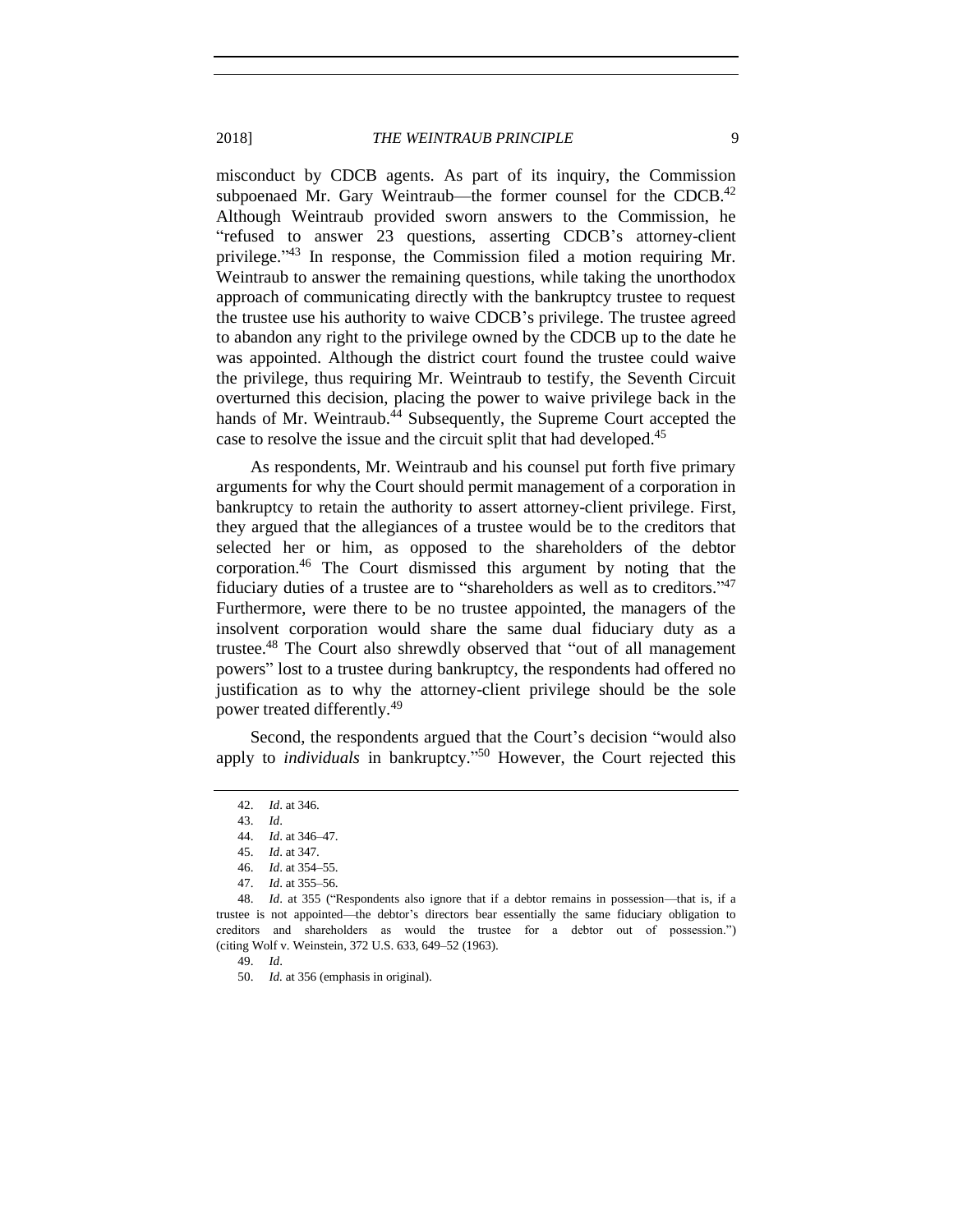notion by drawing upon the distinction between human and entity clients to convey that any such result would be an overly broad application of their ruling. As the Court noted, whereas a person makes his or her own decisions, "a corporation, as an inanimate entity, must act through agents."<sup>51</sup> Therefore, the decision held that any subsequent ruling involving a person in the same context would require different legal reasoning than employed in *Weintraub*. 52

Third, the respondents claimed that granting a bankruptcy trustee power over the privilege would "have an undesirable chilling effect on attorney-client communications." <sup>53</sup> Corporate executives, the theory went, would be far less willing to communicate openly with entity attorneys if the conversations were discoverable in an ensuing bankruptcy matter. However, the Court dispelled this argument by noting that any hesitancy would be no greater than the amount already existing for corporations operating outside of bankruptcy. Future managers of corporations that are not going through bankruptcy could always "waive the corporation's attorney-client privilege with respect to prior management's communications with counsel." 54

Fourth, the respondents claimed that vesting authority to control an insolvent entity's attorney-client privilege in a trustee is tantamount to "economic discrimination."<sup>55</sup> The Court acknowledged that solvent and insolvent corporations were treated differently, but noted that this was by legislative design. Bankruptcy laws grant courts the ability to "change radically and materially [the] rights and obligations" of an insolvent debtor, and the respondents failed to provide the Court with an explanation as to why the disparity in treatment was unwarranted.<sup>56</sup>

Finally, the respondents claimed that permitting a trustee to waive a corporate successor's privilege would deter individuals and entities from pursuing the shelter of bankruptcy.<sup>57</sup> Ruling in favor of the Commission, according to the respondents, would "provide an incentive for creditors to file for involuntary bankruptcy." <sup>58</sup> However, the Court disagreed, noting that there are a number of factors that might motivate a party to pursue or

<sup>51.</sup> *Id.*

<sup>52.</sup> *Id.* at 356–57.

<sup>53.</sup> *Id.* at 357.

<sup>54.</sup> *Id.*

<sup>55.</sup> *Id.*

<sup>56.</sup> *Id.* (quoting McDonald v. Williams, 174 U.S. 397, 404 (1899)).

<sup>57.</sup> *Id.* at 357–58.

<sup>58.</sup> *Id.* at 357.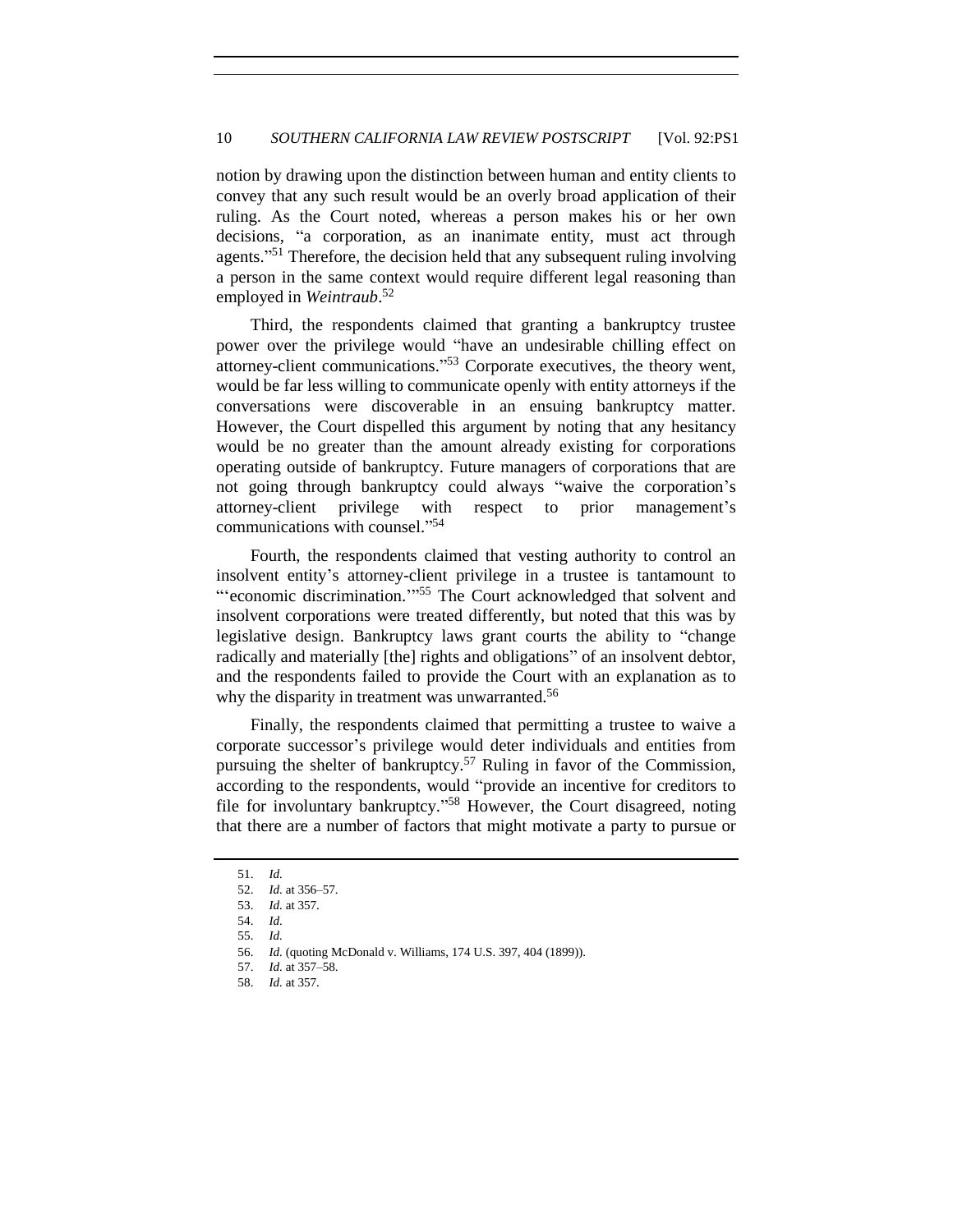avoid bankruptcy.<sup>59</sup> The Court felt that any impact of its decision upon the calculus of a party weighing the possibility of bankruptcy, would be in accord with "congressional intent."<sup>60</sup>

Having considered and refuted the arguments put forth by Mr. Weintraub, the Court overruled the Seventh Circuit and implemented the *Weintraub* Principle—that a corporate successor in interest can revoke a predecessor's assertion of attorney-client privilege.<sup>61</sup>

# III. APPLYING THE *WEINTRAUB* PRINCIPLE TO GOVERNMENT **ENTITIES**

With the well-articulated, point-by-point approach taken in *Weintraub*, the Court laid the groundwork for applying the rationale to similar scenarios. The characteristics of corporate entities described by the Court are also applicable to government agencies. Further analysis of each shared trait establishes strong evidence for employing the *Weintraub* Principle in both contexts.

### A. THE AGENT REQUIREMENT

The Court in *Weintraub* held that, "[a]s an inanimate entity, a corporation must act through agents [and] cannot directly waive the attorney-client privilege when disclosure is in [the entity's] best interest." 62 Likewise, a government agency is an inanimate entity that must act through its agents.<sup>63</sup> It cannot speak for itself, and similarly, it cannot directly waive the privilege when disclosure is in its best interest.<sup>64</sup> Furthermore, the agents operating within each type of entity are replaceable.<sup>65</sup> Whether the

- 63. RICE, *supra* note [18,](#page-4-0) at § 4:28.
- 64. *Id.*

<sup>59.</sup> *Id.* at 358.

<sup>60.</sup> *Id.*

<sup>61.</sup> *Id.* (noting that a corporate bankruptcy trustee "has the power to waive the corporation's attorney-client privilege with respect to prebankruptcy communications").

<sup>62.</sup> *Id.* at 348.

<sup>65.</sup> Trs. of Dartmouth Coll. v. Woodward, 17 U.S. 518, 636 (1819).

A corporation is an artificial being, invisible, intangible, and existing only in contemplation of law. Being the mere creature of law, it possesses only those properties which the charter of its creation confers upon it, either expressly, or as incidental to its very existence. These are such as are supposed best calculated to effect the object for which it was created. Among the most important are immortality, and, if the expression may be allowed, individuality; properties, by which a perpetual succession of many persons are considered as the same, and may act as a single individual. They enable a corporation to manage its own affairs, and to hold property without the perplexing intricacies, the hazardous and endless necessity, of perpetual conveyances for the purpose of transmitting it from hand to hand. It is chiefly for the purpose of clothing bodies of men, in succession, with these qualities and capacities, that corporations were invented, and are in use. By these means, a perpetual succession of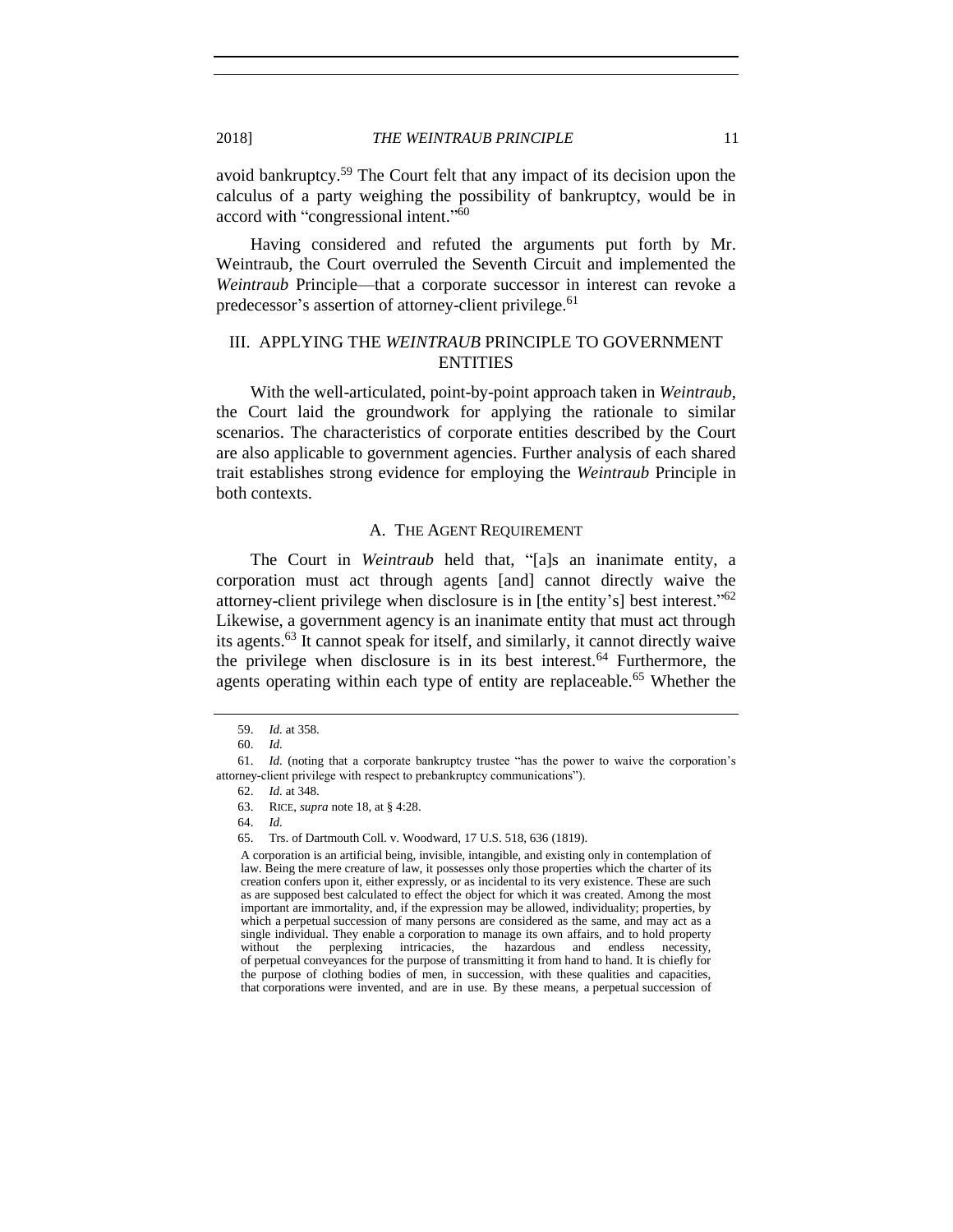chief executive officer of a company or the president of the country, the end of their tenure does not result in the expiration of the entity.<sup>66</sup> By operating via agents who are replaceable, entities can carry on in perpetuity, with varying individuals speaking on its behalf throughout its lifespan.<sup>67</sup> Since both government and corporate entities are restricted to operating through interchangeable agents, courts should apply the *Weintraub* Principle to successive government agents.

## <span id="page-11-2"></span><span id="page-11-1"></span><span id="page-11-0"></span>B. THE SOURCES OF AUTHORITY

The Court in *Weintraub* also justified its decision to allow corporate successors-in-interest the power to revoke a predecessor's claim of privilege by recognizing that the power wielded by entity agents stems from other authorities.<sup>68</sup> Corporate officers are empowered to act on behalf of the entity by the board of directors, who in turn are vested with authority by the shareholders.<sup>69</sup> Similarly, government agents are endowed by the people to act on their behalf.<sup>70</sup> Actors within a government entity may be elected by the people, appointed by the elected official, or hired by a subordinate to the officeholder.<sup>71</sup> The existence of empowering authorities, who select agents to act on their behalf, illustrates another similarity

67. *Woodward*, 17 U.S. at 636.

68. Commodity Futures Trading Comm'n v. Weintraub, 471 U.S. 343, 349 n.4 (1985) (citing Melvin Aron Eisenberg, *Legal Models of Management Structure in the Modern Corporation: Officers, Directors, and Accountants*, 63 CALIF. L. REV. 375 (1975)).

69. *Id.*; Schoonejongen v. Curtiss-Wright Corp., 143 F.3d 120, 127 (3d Cir. 1998) (citing 2 WILLIAM M. FLETCHER, FLETCHER CYCLOPEDIA OF THE LAW OF PRIVATE CORPORATIONS § 434, at 339 (perm. rev. ed. 1992)).

70. *See, e.g.*, Perry v. United States, 294 U.S. 330, 353 (1935) ("The congress cannot revoke the sovereign power of the people . . . ."); THE FEDERALIST NO. 22, at 152 (Alexander Hamilton) (Clinton Rossiter ed., 1961) ("The Fabric of American empire ought to rest on the solid basis of THE CONSENT OF THE PEOPLE. The streams of national power ought to flow immediately from that pure, original fountain of all legitimate authority."); THE FEDERALIST NO. 49, at 313–14 (James Madison) (Clinton Rossiter ed., 1961) (stating that "the people are the only legitimate fountain of power, and it is from them that the constitutional charter, under which THE several branches of government hold their power, is derived.").

71. *See, e.g.*, U.S. CONST. art. I, § 2 (stating "the People of the several States" are to elect House of Representatives members).

individuals are capable of acting for the promotion of the particular object, like one immortal being.

*Id.* Practically speaking, a potential counterargument could be the small, family-run corporation that may cease to exist beyond the original proprietors. This potential result, however, does not negate the well-stated case herein, nor the excellent article authored by Professor Schwartz. *See* Schwartz, *infra* note [66.](#page-11-0)

<sup>66.</sup> Andrew A. Schwartz, *The Perpetual Corporation*, 80 GEO. WASH. L. REV. 764, 766 (2012) ("Natural persons can get sick and die, and similarly, other forms of business organization, such as the partnership or sole proprietorship, have only limited lifespans. But one of the defining legal characteristics of the corporation is its capacity to live forever.").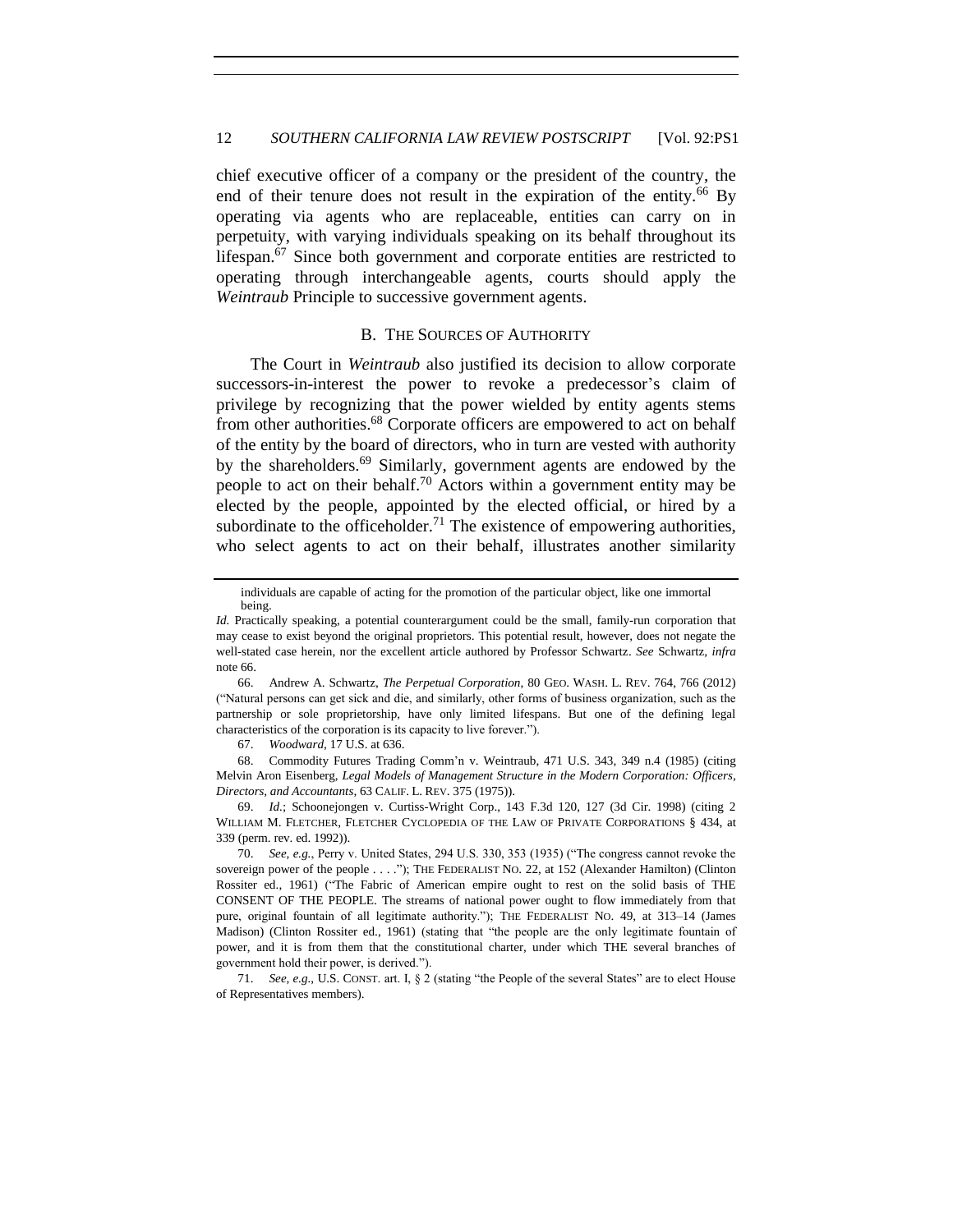between the two entity types that justifies application of the *Weintraub* Principal in both contexts.<sup>72</sup>

#### <span id="page-12-0"></span>C. THE DUTY OWED TO OTHERS

Finally, operating as an agent carries certain obligations to act in the interests of the principle.<sup>73</sup> Private entities, for example, rely on senior officers to assert the privilege "in a manner consistent with their fiduciary duty to act in the best interests of the corporation." <sup>74</sup> Likewise, government entities often act through high-ranking elected officials<sup>75</sup> who must take care to assert the privilege in accord with the official's duty to the public in honest and open government.<sup>76</sup> Breach of duty in either context can result in judicial action against the agent.<sup>77</sup> Permitting a government official to revoke a predecessor's assertion of the privilege is in furtherance of the official's duty to "open government" since it would reveal government information.<sup>78</sup> Furthermore, a government agent's decision to waive a

73. RESTATEMENT (THIRD) OF AGENCY § 1.01 (AM. LAW INST. 2006) ("Agency is the fiduciary relationship that arises when one person (a 'principal') manifests assent to another person (an 'agent') that the agent shall act on the principal's behalf and subject to the principal's control, and the agent manifests assent or otherwise consents so to act.").

74. *Weintraub*, 471 U.S. at 348–49. *See also* Quadrant Structured Prods. Co. v. Vertin, 102 A.3d 155, 171 (Del. Ch. 2014).

78. *Subpoena Duces Tecum*, 112 F.3d at 918 (quoting *Nixon*, 418 U.S. at 710). A succeeding administration could also determine that revoking the prior claim of privilege under such circumstances

<sup>72.</sup> Although differences between public and private entities can emerge when examining how a senior agent may be terminated in either context, similarities between the two continue when discussing employees operating at other levels. Employment contracts can result in countless different scenarios; however, in the context of an at-will-employment relationship, public and private entities enjoy broad latitude in deciding whether to terminate an employment relationship. Engquist v. Dep't of Agric., 553 U.S. 591, 599 (2008) ("In light of these basic principles, we have often recognized that government has significantly greater leeway in its dealings with citizen employees than it does when it brings its sovereign power to bear on citizens at large."); Hugley v. Art Inst., 3 F. Supp. 2d 900, 908 (N.D. Ill. 1998) (quoting Kahn v. U.S. Sec'y of Labor, 64 F.3d 271, 279 (7th Cir. 1995)). Yet differences can emerge with respect to elected officials because their employment in a particular office is restricted to certain timespans as well as limits on the number of terms the official can serve. *See, e.g.*, U.S. Const. amend. XIV, § 2; Haw. Const. art. V, § 1. This variance for elected officials does not dilute the number of similarities between public and private entities enough, however, to warrant a result other than applying the *Weintraub* Principle to public entities.

<sup>75.</sup> *See, e.g.*, *In re* Grand Jury Subpoena Duces Tecum, 112 F.3d 910 (8th Cir. 1997) (involving a president); United States v. Doe (*In re* Grand Jury Investigation), 399 F.3d 527 (2d Cir. 2005) (involving a governor).

<sup>76.</sup> *Subpoena Duces Tecum*, 112 F.3d at 918 (finding that restricting communications involving the first family would be "in derogation of the search of the truth") (quoting United States v. Nixon, 418 U.S. 683, 710 (1974)).

<sup>77.</sup> Bailey v. Mayor of New York, 3 Hill 531, 538 (N.Y. Sup. Ct. 1842) ("If a public officer authorizes the doing of an act not within the scope of his authority, . . . he will be held responsible."); *Vertin*, 102 A.3d at 171–72.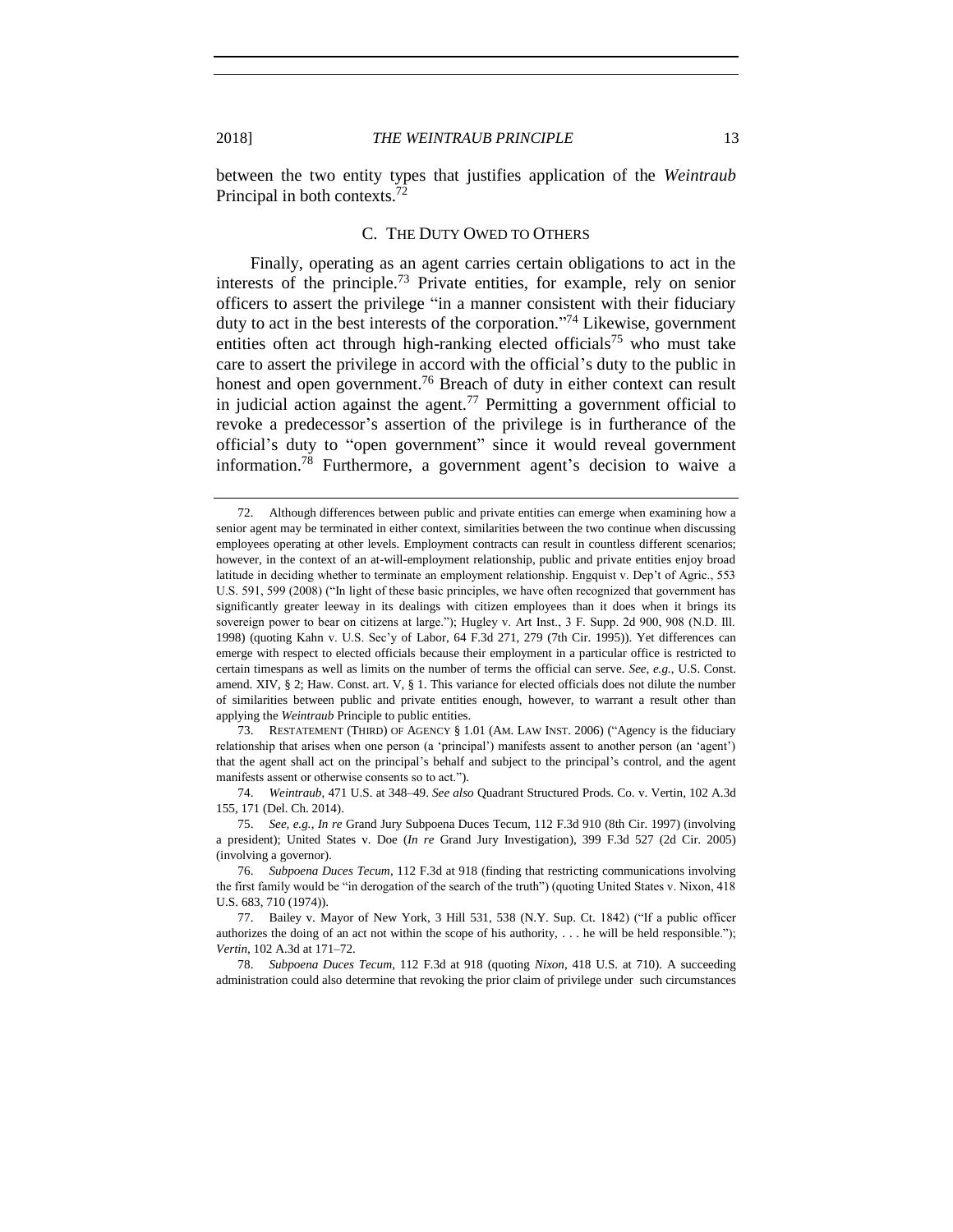predecessor's claim of privilege would be a direct implementation of the people's will since the people elected the new public official.<sup>79</sup>

## IV. COUNTERARGUMENTS TO APPLYING THE *WEINTRAUB* PRINCIPLE TO GOVERNMENT ENTITIES

Applying the *Weintraub* Principle to the government context will not be without critics. The attorney-client privilege is central to the practice of law, and any proposed hindrance to its operation might understandably inspire well-intentioned counterarguments. Ultimately, just as with corporate employees, an elected official can retain a private attorney to deliver independent advice that would be exempt from future revocation by a successor in interest.<sup>80</sup> After all, the Court in *Weintraub* acknowledged that its ruling applied solely to entities, given their unique structure, and that any similar conclusion reached by a court in the context of individuals would require different reasoning.<sup>81</sup> While the option of hiring private counsel remains available to an agent of either entity, it is not the only rebuttal available to courts responding to criticisms of applying the *Weintraub* Principle to government entities.

## A. APPLYING THE *WEINTRAUB* PRINCIPLE TO GOVERNMENT ENTITIES WOULD HAVE A CHILLING EFFECT

Opponents may argue that applying this corporate standard to government entities would produce a chilling effect on government communications.<sup>82</sup> As the respondents in *Weintraub* argued, permitting discovery of attorney-client communications could deter agents from having candid conversations with entity attorneys.<sup>83</sup> This point is significant as it cuts to the very purpose of the privilege—to induce open communications between attorneys and clients.<sup>84</sup> Ultimately, this argument

would be contrary to a duty to maintain a truthful, open government that instills confidence in the people. *See* Chrysler Corp. v. Brown, 441 U.S. 281, 292 (1979) ("The Act is an attempt to meet the demand for open government.").

<sup>79.</sup> HASTINGS CTR., THE ETHICS OF LEGISLATIVE LIFE 29 (1985). One theory of political representation describes an elected official's duty as "carrying out [the] set of express or tacit instructions" expressed by her or his constituents. *Id*.

<sup>80.</sup> Commodity Futures Trading Comm'n v. Weintraub, 471 U.S. 343, 356 (1985) ("An individual, in contrast, can act for himself; there is no 'management' that controls a solvent individual's attorney-client privilege.").

<sup>81.</sup> *Id.*

<sup>82.</sup> *See, e.g.*, *id.* at 357.

<sup>83.</sup> *Id.*

<sup>84.</sup> Mitchell v. Superior Court, 691 P.2d 642, 646 (Cal. 1984) (citing People v. Flores, 139 Cal. Rptr. 546, 547–48 (1977) ("Clearly, the fundamental purpose behind the privilege is to safeguard the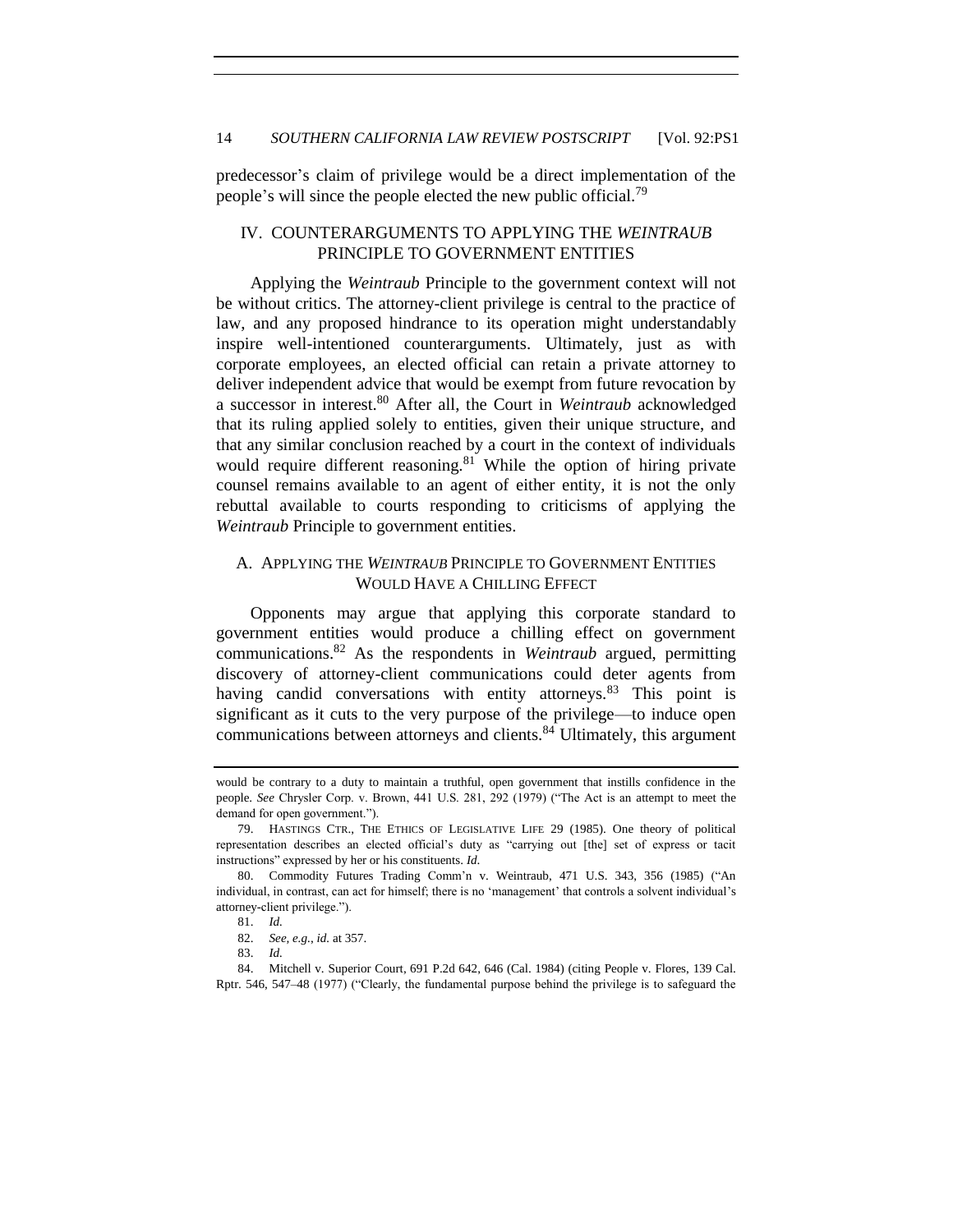is unpersuasive because the attorney-client privilege is not absolute and other opportunities exist to seek legal advice that are exempt from public inspection.

For example, the privilege does not protect communications pertaining to ongoing criminal or fraudulent activity. $85$  Clients continue to successfully seek competent legal advice in spite of this exemption. In addition, "[e]xisting protections, including exemptions to the [Freedom of Information Act], special governmental privileges, and the attorney work product doctrine, offer sufficient protection for the government's legitimate interests in confidentiality."<sup>86</sup>

<span id="page-14-0"></span>Considering the privilege exceptions already in operation, as well as the additional safeguards available for certain communications, revoking a predecessor's claim of privilege would not "have an undesirable chilling effect on client-attorney communications."<sup>87</sup> Furthermore, the lack of any cognizable chilling impact brought to light in the corporate context since *Weintraub* provides strong circumstantial evidence supporting the Court's decision as well as my thesis.<sup>88</sup> In fact, some express skepticism as to whether or not the privilege actually promotes candor at all.<sup>89</sup>

## B. APPLYING THE *WEINTRAUB* PRINCIPLE TO GOVERNMENT ENTITIES WILL NOT REFLECT THE WILL OF THE PEOPLE

Critics may also argue that applying the *Weintraub* Principle to government entities is not in furtherance of the public duty owed by government officials.<sup>90</sup> Those opposed to the government's application of the rule could note that it is impossible to know if the revocation would be representative of the people's will because it is unlikely a candidate would run on the platform of "promising to revoke my predecessor's claim of privilege on day one." Although a candidate may face a variety issues in a

confidential relationship between clients and their attorneys so as to promote full and open discussion of the facts and tactics surrounding individual legal matters.").

<sup>85.</sup> United States v. Zolin, 491 U.S. 554, 562–63 (1989) (quoting 8 J. WIGMORE, EVIDENCE § 2298)).

<sup>86.</sup> Lory A. Barsdate, *Attorney-Client Privilege for the Government Entity*, 97 YALE L.J. 1725, 1742 (1988).

<sup>87.</sup> Commodity Futures Trading Comm'n v. Weintraub, 471 U.S. 343, 357 (1985).

<sup>88.</sup> Although I agree with the insufficiency of a "lack-of-evidence-to-the-contrary," it is difficult to believe that the dire "chilling effect" warned of by the respondents in *Weintraub* has come to fruition in the more than thirty years since the Supreme Court's decision, given the silence on the matter since. However, this question is primed for further research to shed light on this possibility.

<sup>89.</sup> *See, e.g.*, Melanie B. Leslie, *Government Officials as Attorneys and Clients: Why Privilege the Privileged?*, 77 IND. L.J. 469, 482–84 (2002).

<sup>90.</sup> *See supra* note[s 70](#page-11-1)[–71](#page-11-2) and accompanying text.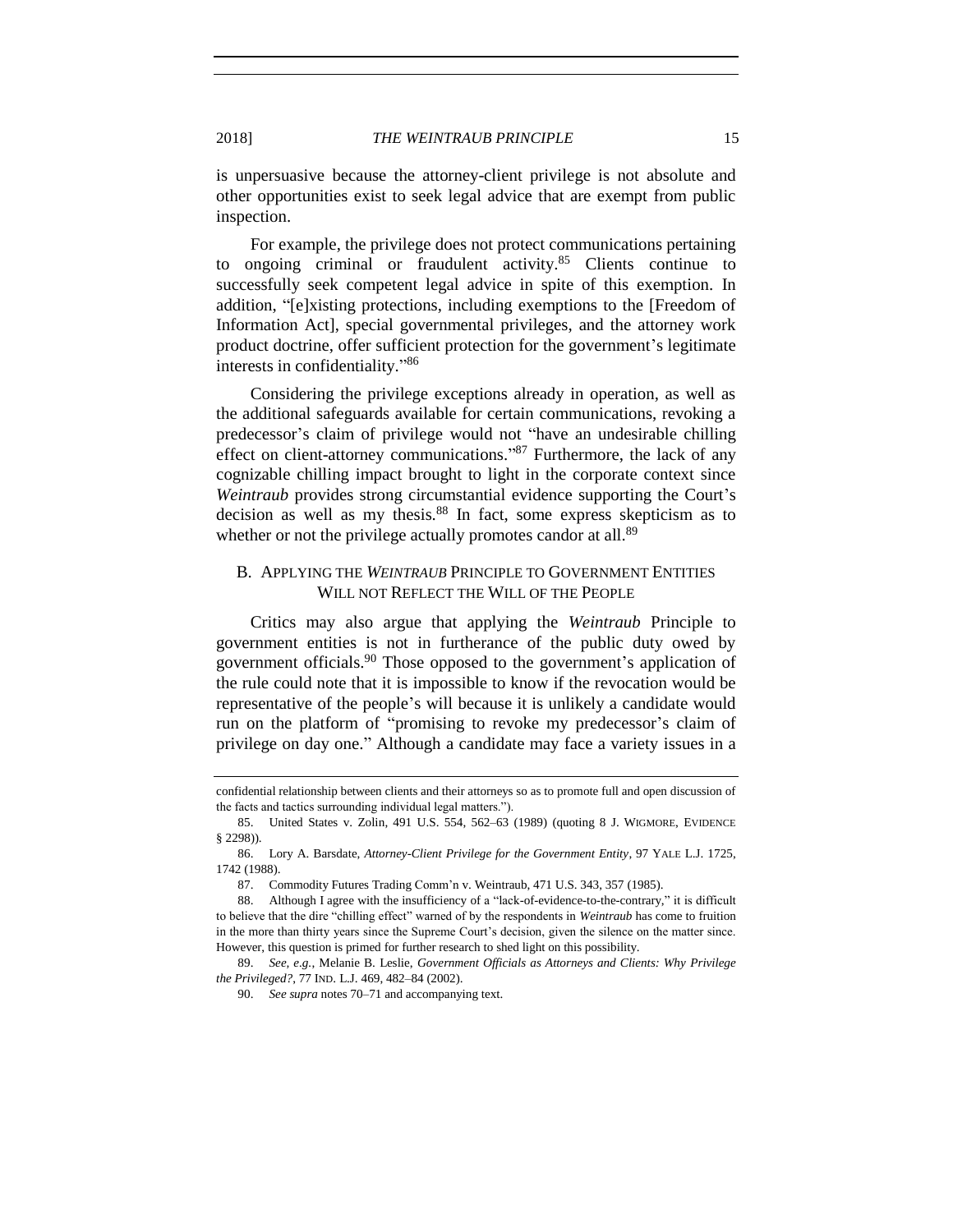campaign, an elected official faces a myriad of issues that are not thoroughly expounded on during a campaign—either because there were more important topics that occupied the limited time of the election or because it was not an issue yet.<sup>91</sup> Thus, government officials should be permitted to revoke a predecessor's claim of privilege because the decision to do so may be one of many issues not discussed during the campaign.

## C. APPLYING THE *WEINTRAUB* PRINCIPLE TO GOVERNMENT ENTITIES WOULD ENDANGER NATIONAL SECURITY

Even conceding the application of *Weintraub* to government officials, opponents may argue against allowing government successors the power to revoke claims of privilege by their predecessors because government lawyers have access to confidential material that should not be divulged to the public. $92$ 

While "the government entity has a unique public function"<sup>93</sup> involving access to "military secrets [and] sensitive negotiations with foreign governments," it must also adhere to the strict regulations barring distribution of such information that would prevent the disclosure of national security secrets or other highly confidential matters.<sup>94</sup> For example, the Freedom of Information Act contains provisions that prevent the general public from accessing secretive information.<sup>95</sup> Such protections would adequately safeguard critical communications from being disclosed by a succeeding government official.

<sup>91.</sup> If a predecessor invoked privilege in between the successor's election and successor's swearing-in ceremony, there is arguably less incentive for the successor to have spoken about the issue during the previous campaign. This likelihood stems from the fact that neither political party currently recognizes the operation of attorney-client privilege as a campaign issue. *See, e.g.*, *Our Platform*, DEMOCRATS, https://www.democrats.org/party-platform (last visited Aug. 21, 2018); RNC Communications, *The 2016 Republican Party Platform*, GOP: BLOG (July 28, 2016), https://www.gop.com/the-2016-republican-party-platform. As party platforms are updated in response to issues of significance to the electorate, the platforms could include the issue of privilege revocation if it became significant.

<sup>92.</sup> *See* Barsdate, *supra* note [86,](#page-14-0) at 1742–44 (noting and then refuting the existence of concerns surrounding the "sensitive communications" government attorneys have access to).

<sup>93.</sup> *Id*. at 1738.

<sup>94.</sup> Roger C. Cramton, *The Lawyer as Whistleblower: Confidentiality and the Government Lawyer*, 5 GEO. J. LEGAL ETHICS 291, 294–95 (1991) (citing 26 U.S.C §§ 6103, 6104, 6108, 6110 (1988); 5 U.S.C. §§ 552, 552(a) (1988); 18 U.S.C. § 1905 (1988)).

<sup>95. 5</sup> U.S.C. § 552(b)(1)–(9) (2007).